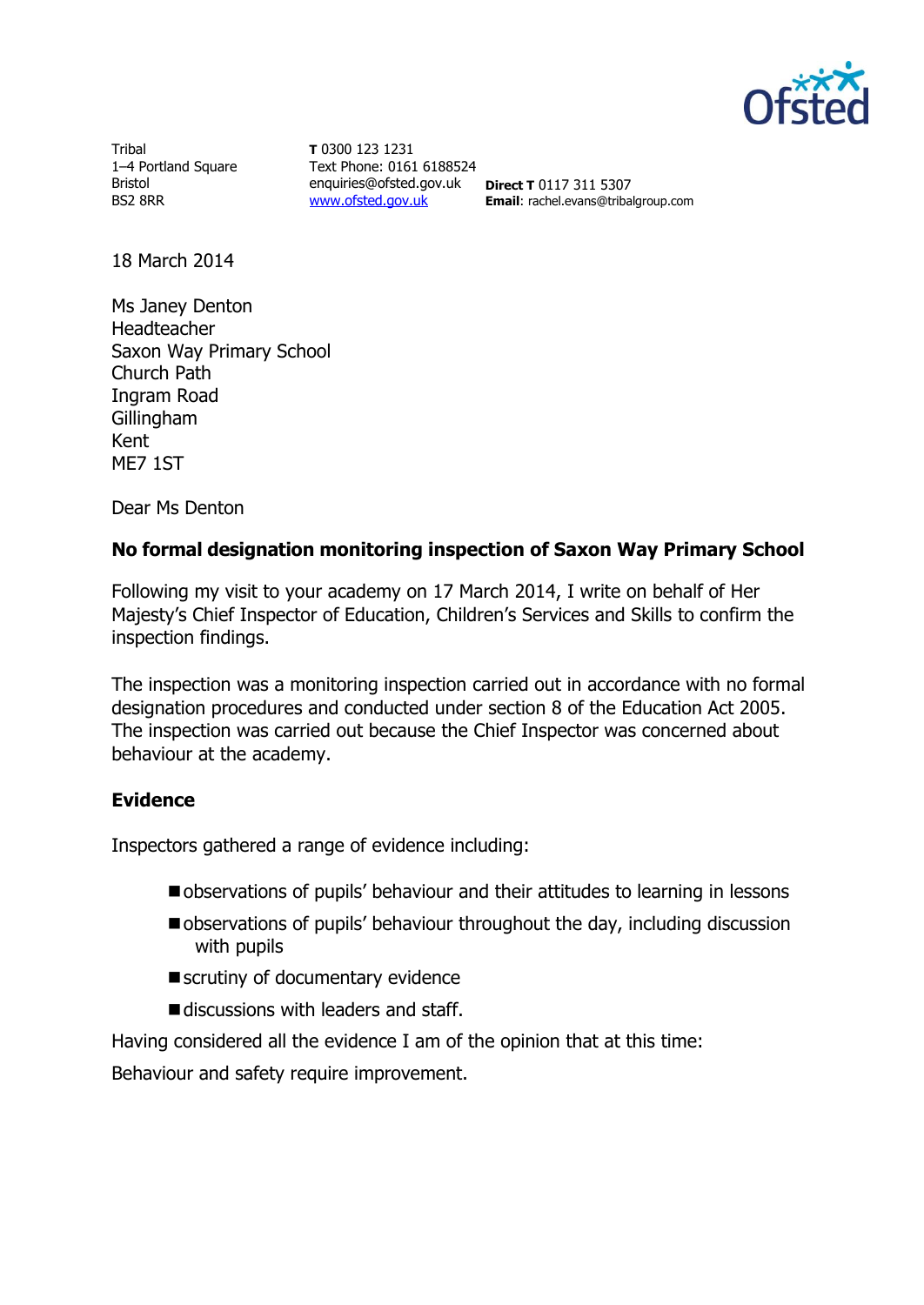

# **Context**

The academy is an average-sized primary school. The proportion of pupils who are eligible for free school meals is well above average. The number of pupils from various minority ethnic groups is rising, although still below average, and includes a small number who speak English as an additional language. Very high numbers of pupils have special educational needs and are supported at school action plus or with a statement of special educational needs. The majority of this group have speech, language and communication needs or emotional, social and behavioural difficulties. Just above average numbers of pupils arrive or leave during the school year. There have been difficulties in recruiting suitable staff and not all teachers are permanently employed.

The predecessor school required special measures and at the last monitoring visit in June 2013, Her Majesty's Inspector judged that insufficient progress was being made towards the removal of special measures. The school became an academy in September 2013, sponsored by the Griffin Schools Trust. You joined the academy as headteacher in January 2014.

# **Behaviour and safety of pupils**

Behaviour requires improvement although the evidence suggests that it was inadequate in the recent past. You have taken swift action to address some of the most important difficulties. You have replaced one of the teachers and strengthened the quality of provision in one of the classes where there are a number of particularly challenging pupils. You have also set up a nurture group in the mornings for a small number of Year 1 pupils who are finding it difficult to access mainstream education.

All of the pupils I spoke to during the visit were keen to explain the new behaviour management system to me. They understand how it works and those who reached the 'top of the diamond' during the day were very pleased with their certificates and showed them proudly to their parents and carers at the end of the day. Pupils appreciate that the new system gives individuals credit for good behaviour and also gives them the chance to gain house points for their new school teams. As part of the system there is improved recording of reasons for pupils moving down the diamond as well as recording particularly serious incidents of poor behaviour. This is relatively recent. There now needs to be close analysis of this information in order to identify triggers and take action to pre-empt the reoccurrence of incidents. These systems are relatively new and some staff are using them more effectively and consistently than others.

Most pupils arrive promptly in the morning and, during the visit, they came into the hall for assembly in a very well-ordered way. They listened attentively and joined in enthusiastically when encouraged to give rousing cheers for their new school teams. When pupils move around school to go out to, and return from, play or at home time, they are accompanied by adults who remind them to move sensibly around the school. Nearly all of the pupils respond very sensibly and smartly. At less structured times, such as during lunchtime in the hall, the behaviour of a minority of pupils becomes loud and boisterous. The adults in the hall do not do enough to remind the pupils about what is acceptable behaviour when eating a meal together.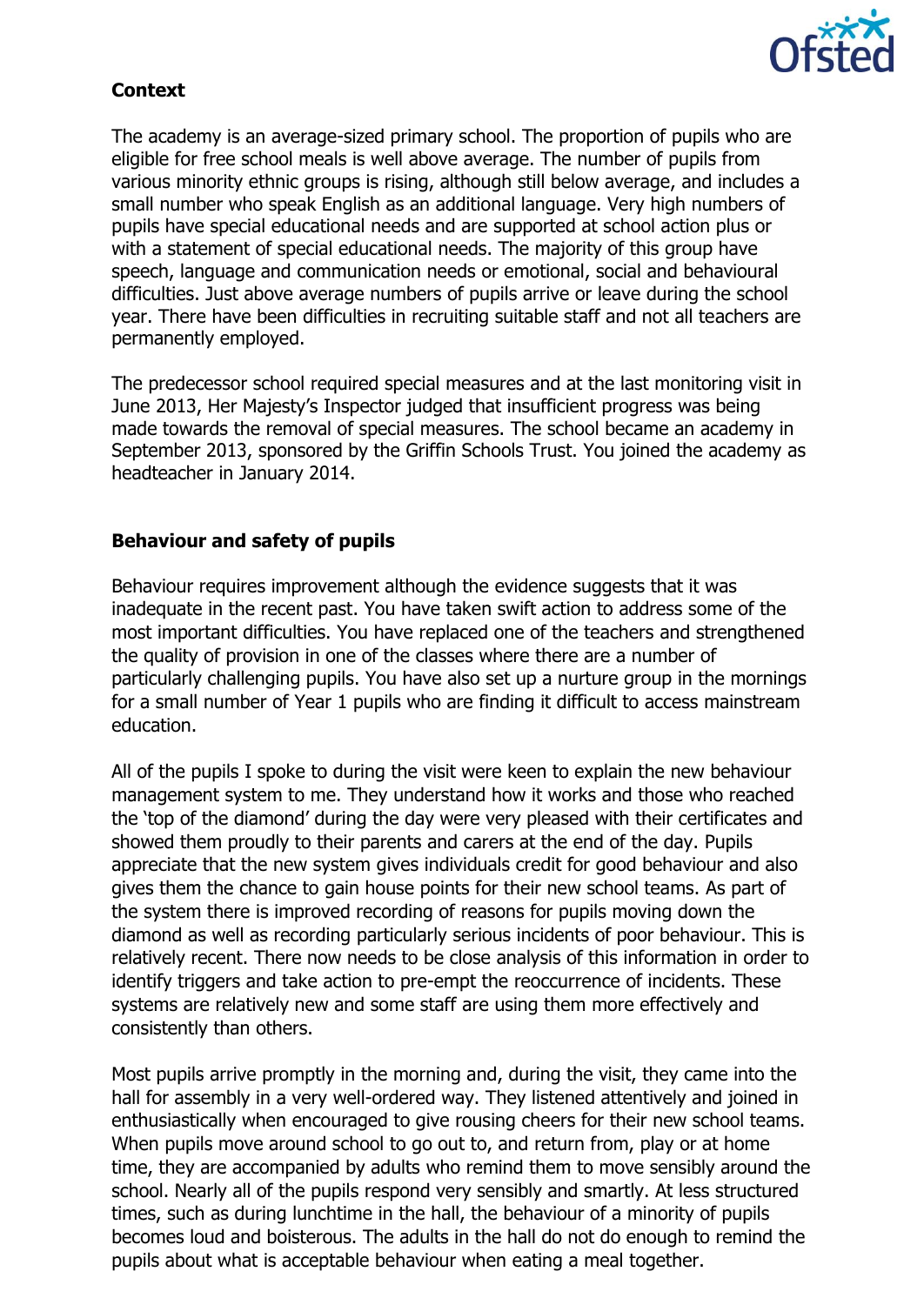

When the pupils are playing outside the vast majority enjoy their time together and get on well. Pupils say that most children are friendly and it is just a very tiny minority who sometimes spoil things for everyone else. There is a good level of supervision and the pupils seem confident that adults will be able to help them if necessary. Some pupils were slow to respond to the whistle calling them in and that meant it took too long for classes to gather and to be led inside. There were a few instances of unacceptable behaviour outside, for example, pupils refusing to cooperate and return to class at the right time. If these are regular occurrences, it would be useful to consider what could be done to avoid the situations arising in the first place.

Behaviour in the classrooms is improving although there is some variability between lessons. In the Early Years Foundation Stage classrooms, the atmosphere is peaceful but there is a lovely buzz of purposeful and cooperative activity. Children in Reception play happily together and, during the visit, they were keen to come in from lunchtime and talked excitedly about what they might try out during the next session. In several other classes, particularly the Year 6 class, pupils worked well and sensibly together. In all the lessons I visited, the vast majority of pupils were keen to learn and listened well. When the vast majority of the pupils are interested, understand what is expected of them and are kept busy they behave well. Two Year 4 pupils hit the nail on the head when they told me that 'when the lessons are interesting, practical and fun, nearly everyone behaves'. In lessons where expectations are not high enough or the activity is confusing or boring, pupils do not set to work with enthusiasm, start to chat and in a very few cases become disruptive.

The detailed recording of behaviour, both positive and negative, is relatively recent but it is clear from these records that the vast majority of pupils usually behave well. Some pupils who have behaved badly in the past are responding very well to the new behaviour system. Although the number of exclusions remains too high, the impact of the improvements can be seen in the reduction in the number of exclusions for this group. There are a tiny number of pupils with very challenging behaviour and there is an urgent need for all staff, particularly those who work closely with this group, to receive training to enhance their practice and better support the individuals concerned and their classmates.

## **Priorities for further improvement**

- **Embed the recently introduced behaviour management system and** ensure that all staff implement the system effectively.
- **IMPROVE THE GUALITY OF LESSONS SO that they are more interesting and** enjoyable.
- Carefully analyse the information being gathered on incidents of poor behaviour to identify triggers and difficult times of day, and take action to minimise the impact of these.
- **E** Ensure that staff are trained to manage behaviour, particularly very challenging behaviour, so that pupils' time can be used more productively than at present.